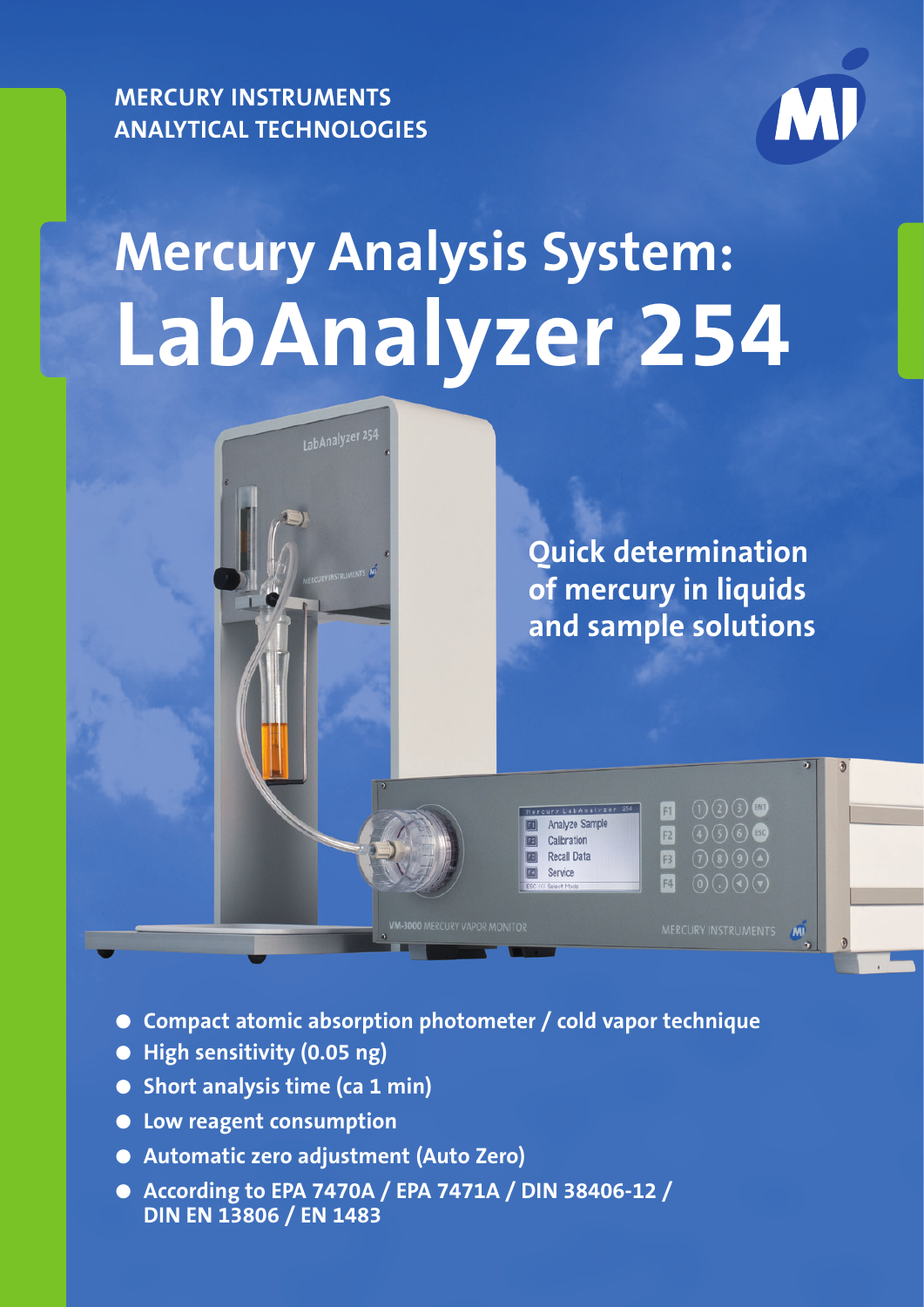**To know mercury concentrations is of great importance because of the toxicity of mercury and its compounds. Mercury analysis has gained an increased importance for the analyst in order to fulfill the actual requirements demanded by legal regulations. Whether samples should be analyzed only occasionally or if there are large quantities of samples to be done every day, the LabAnalyzer 254 is the right instrument. It is ready to go without time consuming preparations. A complete analysis cycle time is in a minute range. Operation of the LabAnalyzer 254 is very simple. The user is guided through his work step by step. The accuracy of the measurement results in the range of 10 ppt up to 10 ppb is outstanding.**

## **Applications**

The LabAnalyzer 254 is used for quantitative determination of mercury in aqueous samples and sample digests.

- **Water samples: drinking water, waste water, ground water, surface water, sea water**
- Soil and sludge samples
- **Geological sample material**
- **Waste samples: glass, construction rumble, contaminated liquids, wood**
- **Stack emissions monitoring: incinerators, power plants (e.g. to VDI 3868-2 VE / Ontario Hydro Method)**
- **Testing of foodstuffs**
- **Clinical samples: urine, blood, saliva**
- **Chemical industry: environmental protection and quality control**
- **Petrochemical industry**
- **Research (development of demercurisation techniques, etc.)**

## **Measuring principle**

First the mercury contained in the sample is stripped with an air stream and carried into an optical cell made of fused silica. There the quantitative determination of mercury is obtained by measuring UV absorption at a wavelength of 254 nm. This method is commonly known as the cold vapor method (CVAAS).

# **Optimization of AAS technology**

In contrast to a typical multi element AAS as often used in laboratories the LabAnalyzer 254 is specially designed for mercury determination. This allows top



Compact und quick: LabAnalyzer 254 with reaction unit (left) and photometer (right)

performance in analytical applications. The use of a specially developed highly stable mercury lamp in connection with thermostat-controlled UV sensors results in a detection limit of a few ppt of mercury. Memory effects are minimized and a high sample throughput is possible thanks to specially selected materials for sample gas conducting components and heating of the optical bench.

## **Operation and maintenance**

The LabAnalyzer 254 is operated with a waterproof membrane keypad and a graphic LC display. Handling is very easy. The LabAnalyzer 254 features a small footprint. No auxiliary gases are required for operation. The carrier gas flow required for the analysis is generated by a built-in diaphragm pump which is maintenance-free and has a long service life.

#### **Measurement of a sample**

The sample is transferred into a reaction bottle and 0.5 ml of reducing reagent, for example tin-II-chloride solution, is added. The bottle is then connected to the reaction unit of the LabAnalyzer 254 and measurement is started by just pressing a key. The mercury is quickly stripped from the reaction flask. After 60 to 80 seconds the end of the analysis is acoustically announced and the measurement result is displayed on the screen. Now the device is ready for the next analysis.

## **Short analyses**

Even with high concentrations no lengthy purging time is required. After every measurement a zero adjustment is carried out automatically (auto zero).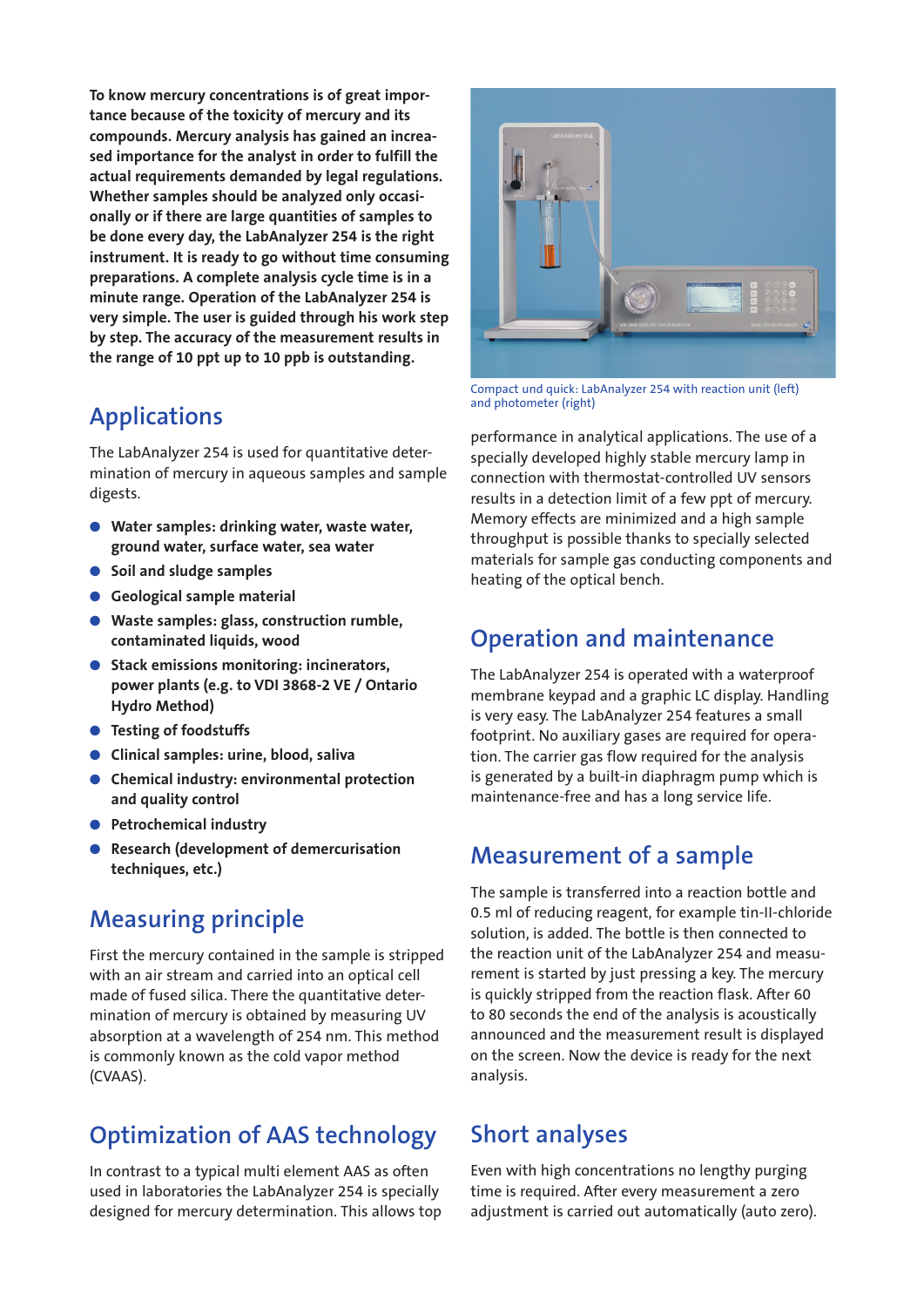The typical duration of a measurement including purging the system free from mercury is 60 to 80 seconds.

# **Display of results**

During the measurement the measuring signal is continuously displayed on the screen. An acoustic alarm is activated to indicate the end of the measurement. In addition to the measurement signal graph, the peak value and the mercury concentration in µg/l are indicated. For samples which are diluted prior to analysis a dilution factor can be entered.



Easy to operate: LabAnalyzer 254, the preferred system for many laboratories world-wide

## **Storage of analytical results and quality assurance**

Together with all the data necessary for quality assu-**reaktor** rance up to 100 results are stored in the RAM of the built-in computer. They can be recalled at any time, and a print-out of this data is also possible. All data can be transferred to a PC via USB or RS 232 connection and are stored in EXCEL® format.



Measurement signal of a 0.15 µg/l sample

## **Calibration**

Commonly available mercury standard solution is used for calibration. Up to three calibrations can be stored and activated for analysis. At the end of a calibration a linear calibration graph is automatically calculated and displayed. Up to 10 calibration points can be used for a calibration. Outliers are marked automatically and the corresponding calibration points matically and the correspond.<br>**may be rejected or accepted.** epted

# **Safety for the user**

The mercury cannot escape into the working environment, as any free mercury is collected in a sulfurized activated carbon cartridge. If the cartridge needs **Heizung** replacement, a message appears on the control panel. The analysed sample no longer contains any mercury.

# Hg vapor in gases: VM-3000 upgrade

The LabAnalyzer 254 can be also used to measure mercury vapor in air and other gases with the optional VM-3000 upgrade. Measuring range is 0.1 to 2000  $\mu$ g/m<sup>3</sup>. More detailed information see VM-3000 brochure.